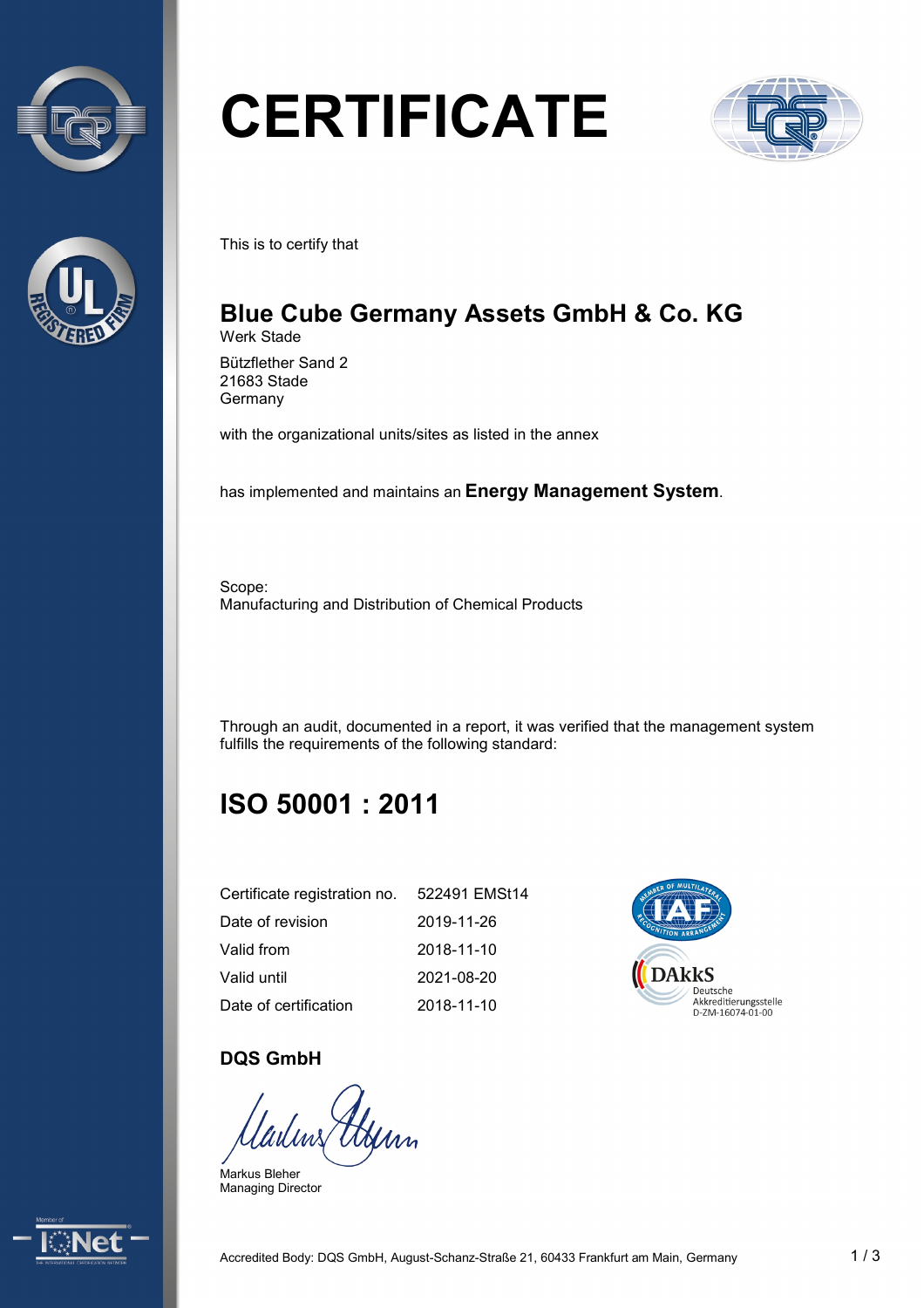



# **Annex to certificate Registration No. 522491 EMSt14**

#### **Blue Cube Germany Assets GmbH & Co. KG** Werk Stade

Bützflether Sand 2 21683 Stade **Germany** 

**Location Scope** 

**524666 Blue Cube Germany Assets GmbH & Co. KG Büro Schwalbach Am Kronberger Hang 4 65824 Schwalbach Germany** Sales of Chemical Products

**070682 Blue Cube Germany Assets GmbH & Co. KG Industriestraße 1 77836 Rheinmünster Germany** Manufacturing and Distribution of Chemical Products

**523435 Blue Cube Germany Assets GmbH & Co. KG Werk Mietingen-Baltringen Schemmerberger Straße 39 88487 Mietingen-Baltringen Germany** Manufacturing and Commissioning of Epoxy systems, Epoxy Resins, Hardener and Glycidyl ethers



This annex (edition: 2019-11-26) is only valid in connection with the above-mentioned certificate.  $\sim$  2/3